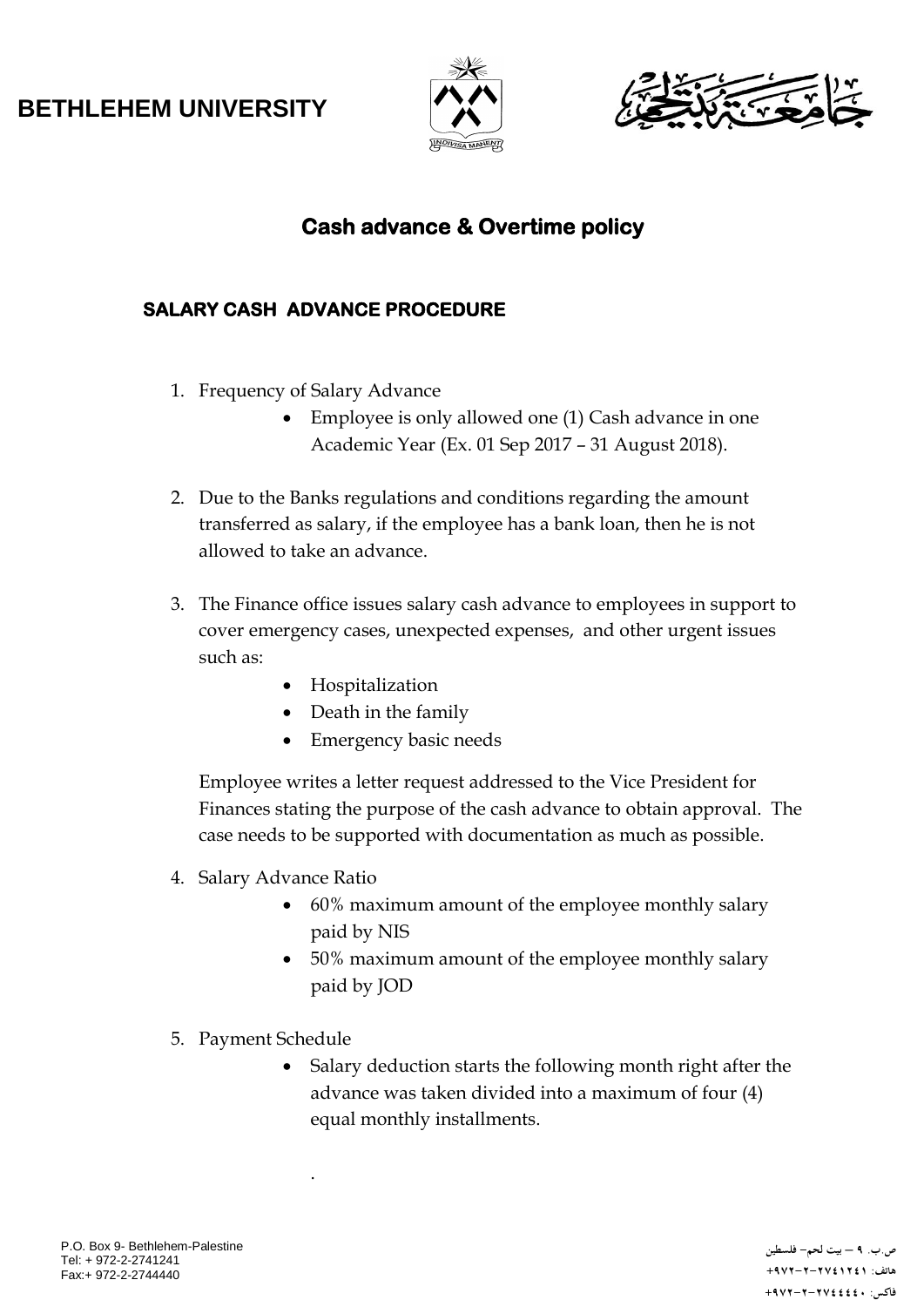



### **OVERTIME PROCEDURE**

- 1. A time sheet duly signed by the employee and the immediate supervisor must be submitted to the Finance office from service staff who worked over and above their normal contractual weekly hours.
- 2. Overtime made during the month (e.g. September) will be paid on the 10<sup>th</sup> day of the following month (e.g. October).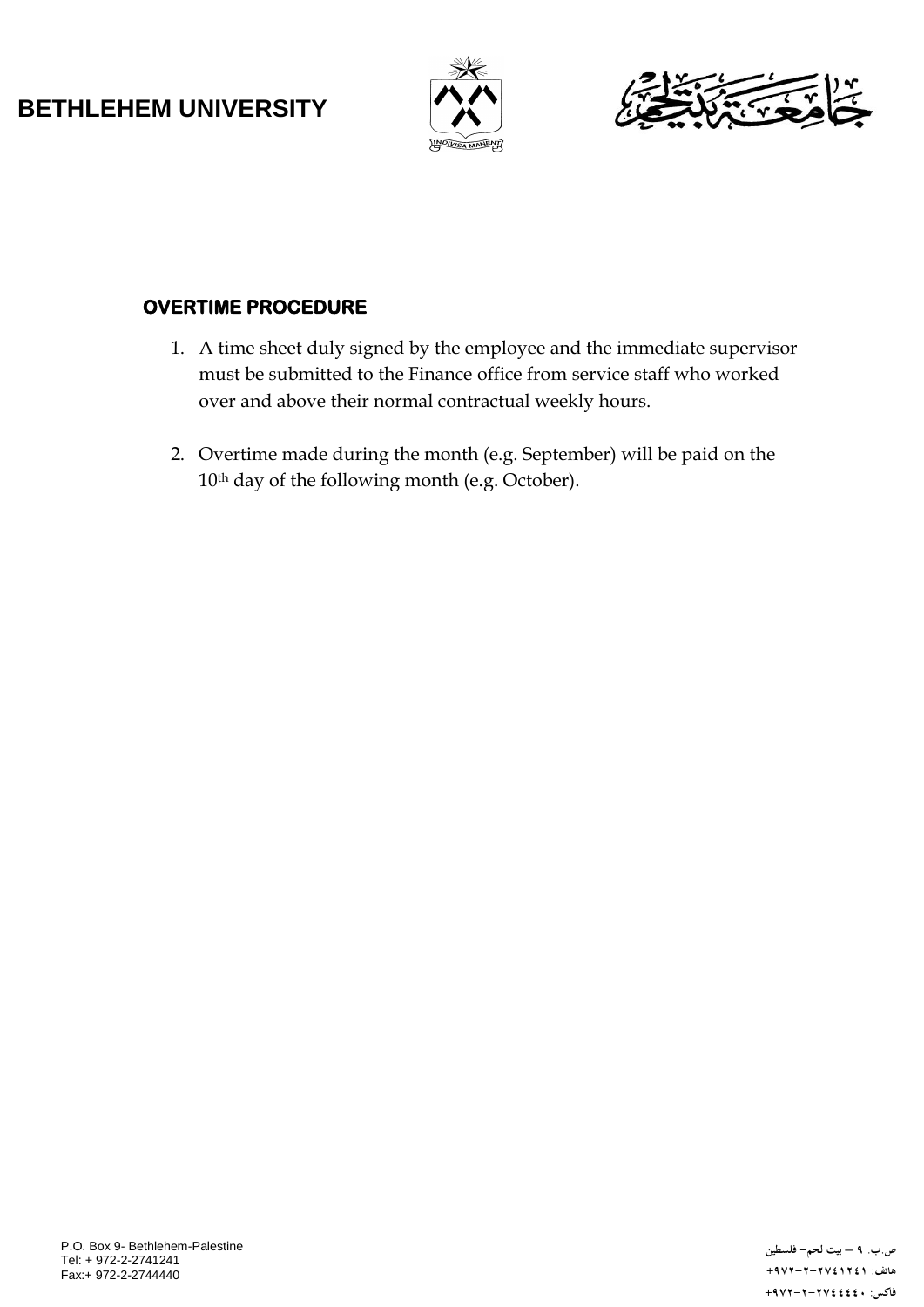# **BETHLEHEM UNIVERSITY**





#### إجراءات السلف النقدية

- -1 يسمح للموظفین بتقديم طلب للحصول على سلفة نقدية مرة واحدة فقط في السنة االكاديمیة الواحدة (علی سبیل المثال ١ سبتمبر ٢٠١٧ - ٣١ أغسطس ٢٠١٨).
	- -7 إذا كان لدى الموظف قرض بنكي، فال يجوز له أن يأخذ سلفة وذلك نظرا النظمة البنك وشروطه المتعلقة بالمبلغ المحول كراتب .
	- -1 يصدر مكتب المالیة سلفة نقدية للموظفین لتغطیة حاالت الطوارئ والنفقات غیر المتوقعة وغیرها من القضايا الملحة مثل:
		- العالج في المستشفیات
			- حاالت الوفاة
		- االحتیاجات االساسیة الطارئة

يبعث الموظف رسالة إلی نائب رئیس الجامعة للشؤون المالیة يوضح فیها الغرض من السلفة النقدية ويرفق الوثائق الثبوتیة ما امكن.

- -4 نسبة السلفة من الراتب
- يسمح للموظف الذين يتقاضى راتبه بالشیكل ان يطلب %01 من راتبه الشهري كحد اقصى .
- يسمح للموظف الذين يتقاضى راتبه بالدينار االردني ان يطلب %51 من راتبه الشهري كحد اقصى.
- -5 طريقة الدفع : يبدأ خصم مبلغ السلفة في الشهر التالي مباشرة حیث يتم تقسیط الدفعة إلى أربعة أقساط شهرية متساوية كحد اقصى .